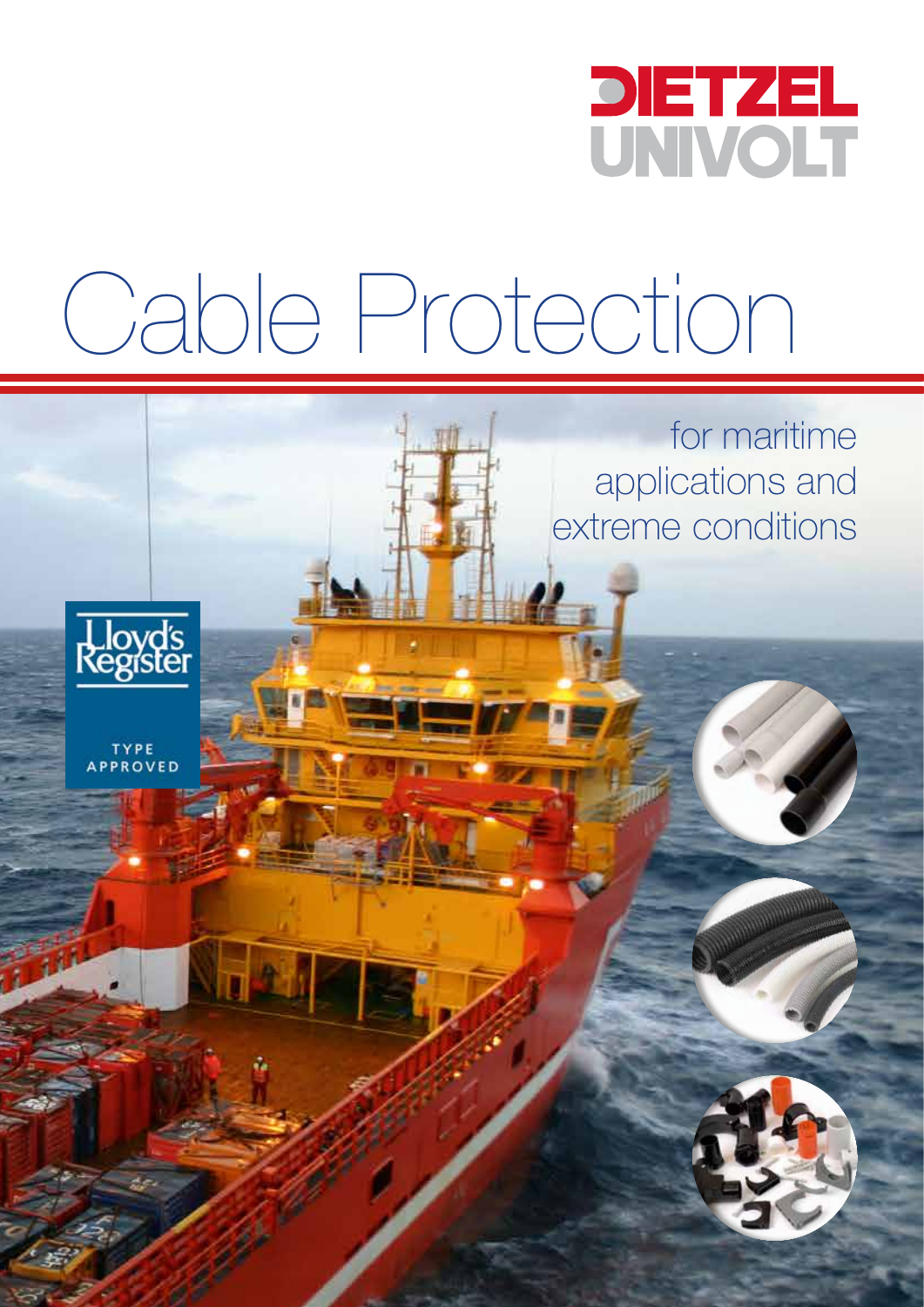## Embark on optimisation

Conduits for electrical installations are indispensable for the protection of cables against mechanical damages and facilitate the organisation of wiring bundles. Compared to steel, installation conduits manufactured from halogen-free plastics optimise the mounting of cables:

- considerable reduction of weight
- absolutely rust-proof insulating propertie • simple installation and maintenance

#### Univolt HFT®

Our branded products Univolt HFT® belong to the most advanced plastic systems available for electrical installations. All products manufactured under this product line are

- halogen-free
- flame retardant
- temperature resistant

#### Optimised Cable Protection

Our conduits offer the same mechanical resistance against compression and impact forces like steel systems. Additionally, the material reduces the abrasion on cables caused by movements and temperature induced elongations.

Optimised Characteristics

Where chemical resistance and UV stability are required, Univolt protection systems comply with all relevant regulations and constitute the ideal complement for halogen-free cables.

#### Optimised Safety

Compared to conventional plastics our halogen-free protective conduits release significantly less smoke in case of fires. This means for any form of maritime application increased safety for human lives, technical equipment and valuable assets. Consequently, this also contributes to the overall operational safety.



**Technical** Information

2

- weight saving
- rust proof
- **insulating**
- flame retardant
- maintenance free
- UV stabilised
- easy to install
- chemically resistant
	- seawater-proof
- low smoke release
- temperature resistant



Comparison: Weight 100m of protective conduit (Ø 20mm), with same mechanical properties (compression resistance 1250 N)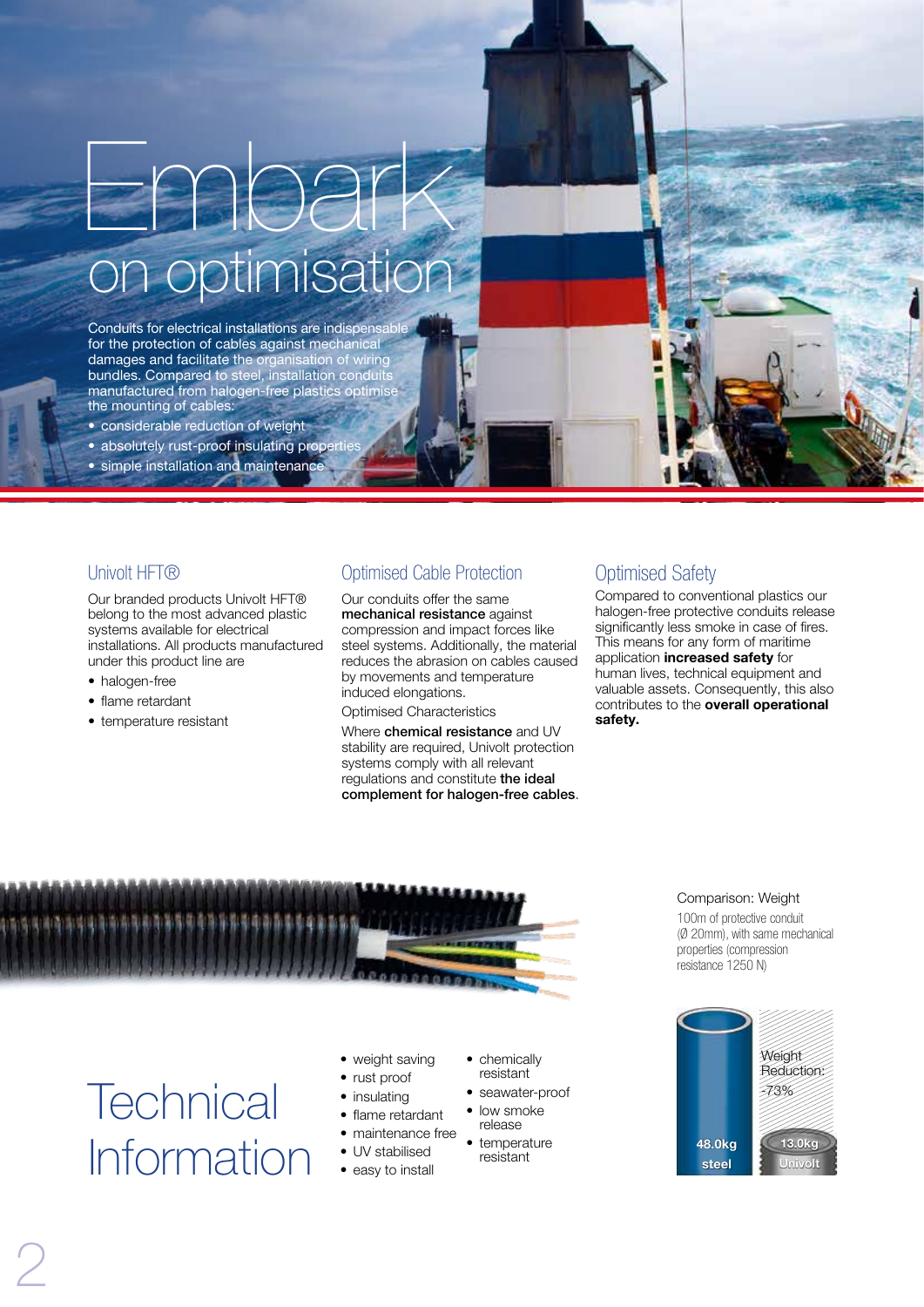

#### Compression and impact resistant.

Univolt HFT® conduits are available with a compression resistance higher than 320N, 750N and 1250N and withstand impact forces between 1J and 6J.

#### Splash and jet waterproof.

Conduits and accessories with protection degrees IP 54 and IP 65.

#### Temperature resistant.

Apart from a general temperature resistance between -25°C and +105°C we also offer standard types with a temperature range from  $-45^{\circ}$ C to  $+150^{\circ}$ C.



### Versatile Product Range under Lloyd's Register:



For installations on surface or within field of vision



For installations in boardings and for extreme conditions Rigid conduits Pliable/flexible conduits Accessories



Comprehensive range for various requirements

| Compression force                                 | Rigid conduits                                           | Pliable conduits                            | Flexible conduits                      |
|---------------------------------------------------|----------------------------------------------------------|---------------------------------------------|----------------------------------------|
| 320 N                                             | HFIRM, $Ø$ 16mm - 50mm                                   |                                             | $HFXS, Ø 16mm - 63mm$                  |
| 750 N                                             | HFPRM, Ø 16mm - 63mm                                     | HFXP, HFXP-HT,<br>$\varnothing$ 16mm - 63mm |                                        |
| 1250 N                                            | HFBS, $Ø$ 16mm - 50mm                                    |                                             |                                        |
| Accessories                                       |                                                          |                                             |                                        |
| Couplers<br>Clips<br><b>Boxes</b><br><b>Bends</b> | <b>HFSM</b><br><b>HFCL</b><br><b>PKGH</b><br><b>HFSB</b> | HFSM, KM<br><b>HFCL, HFS</b><br><b>PKGH</b> | HFSM, KM<br><b>SCLX</b><br><b>PKGH</b> |
| Glands                                            |                                                          | HGL, HEG, HFL                               | SGL, SEG, SFL, SKEG,<br><b>SKGL</b>    |